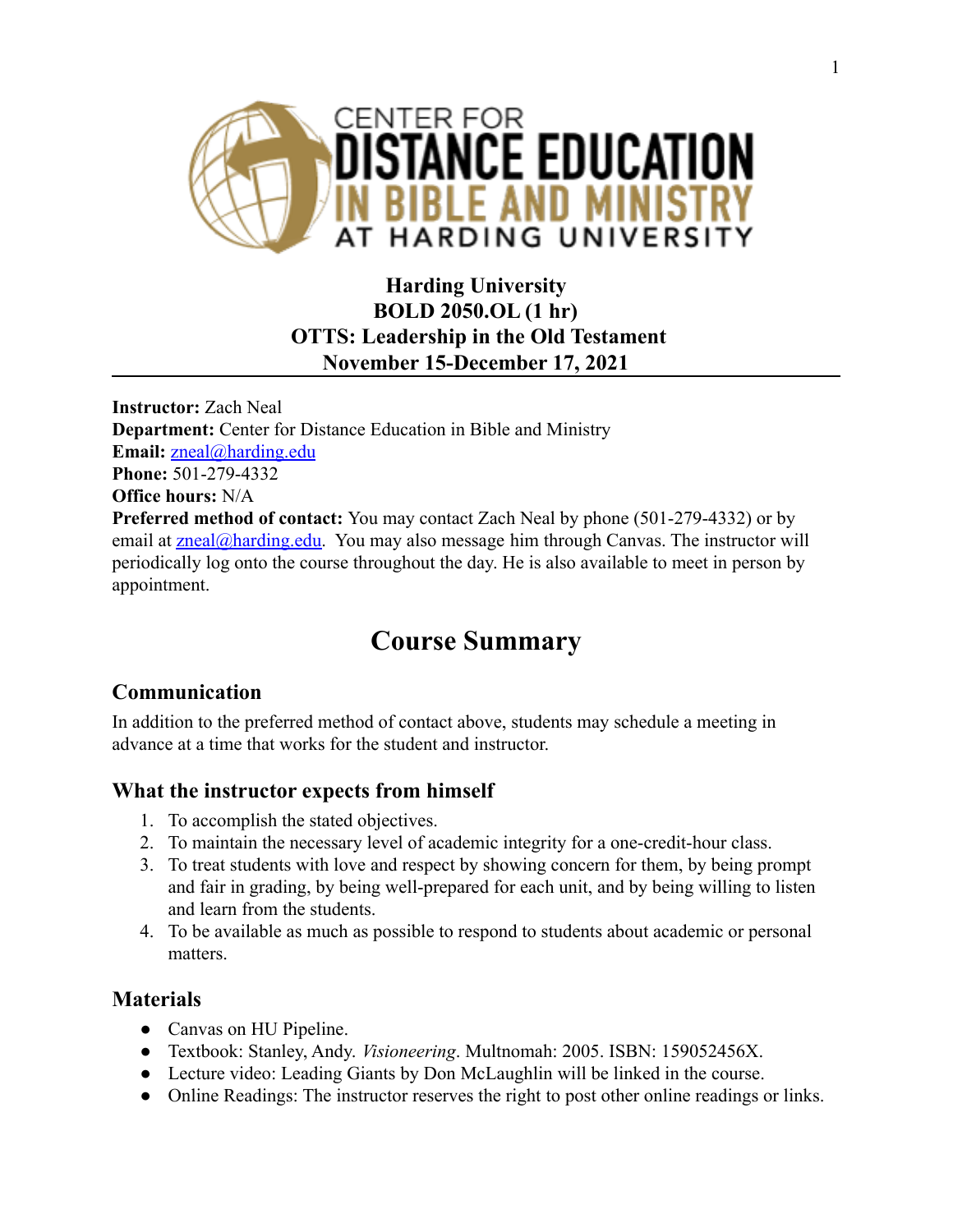Students may purchase textbooks at the HU bookstore at the following link:

<http://hubookstore.harding.edu/SelectTermDept.aspx>. Students should have access to online purchasing of course resources through Pipeline. The textbooks may be purchased through the Harding Bookstore or other vendors as long as they are the same as the books listed in this syllabus. Electronic books are permitted, and all required books are available in electronic format.

**HU Direct Access** is a platform that delivers digital course materials to students at a low price. It provides you with your course materials through Canvas, Harding's Learning Management System (LMS). Things to know about HU Direct Access:

- You get access to your course materials on the first day of class.
- You have free access to your course materials the first week of class after that the cost for these materials will be added to your student account unless you opt-out by the deadline.
- An email is sent from the bookstore at least a week before class starts, welcoming you to HU Direct Access and outlining details about your course materials and the associated cost.
- If you choose to opt-out of accessing your course materials through HU Direct Access, communicate this to your instructor.
	- [FAQ](https://drive.google.com/file/d/1hPrNJgpgHCyjLotWhfGvKBU8P4VdTFB8/view?usp=sharing) about HU Direct Access.
	- $\circ$  For support email Harding's Bookstore at [hutextbooks@harding.edu](mailto:hutextbooks@harding.edu) or via phone at 501-279-5187.

Don't forget: *It is the student's responsibility to know, study, and be prepared to quiz and test over all books and online material*

# **Harding University's Mission**

Harding's mission is to provide a quality education that will lead to an understanding and philosophy of life consistent with Christian ideals.

# **College of Bible and Ministry Mission Statement**

The College of Bible and Ministry of Harding University seeks to lead all students to know, live, and share God's Word and to understand, love, and serve God's world through and beyond their chosen vocation.

## **Rationale**

This course explores an Old Testament book, topic, or theme and is grounded in carefully chosen Old Testament texts.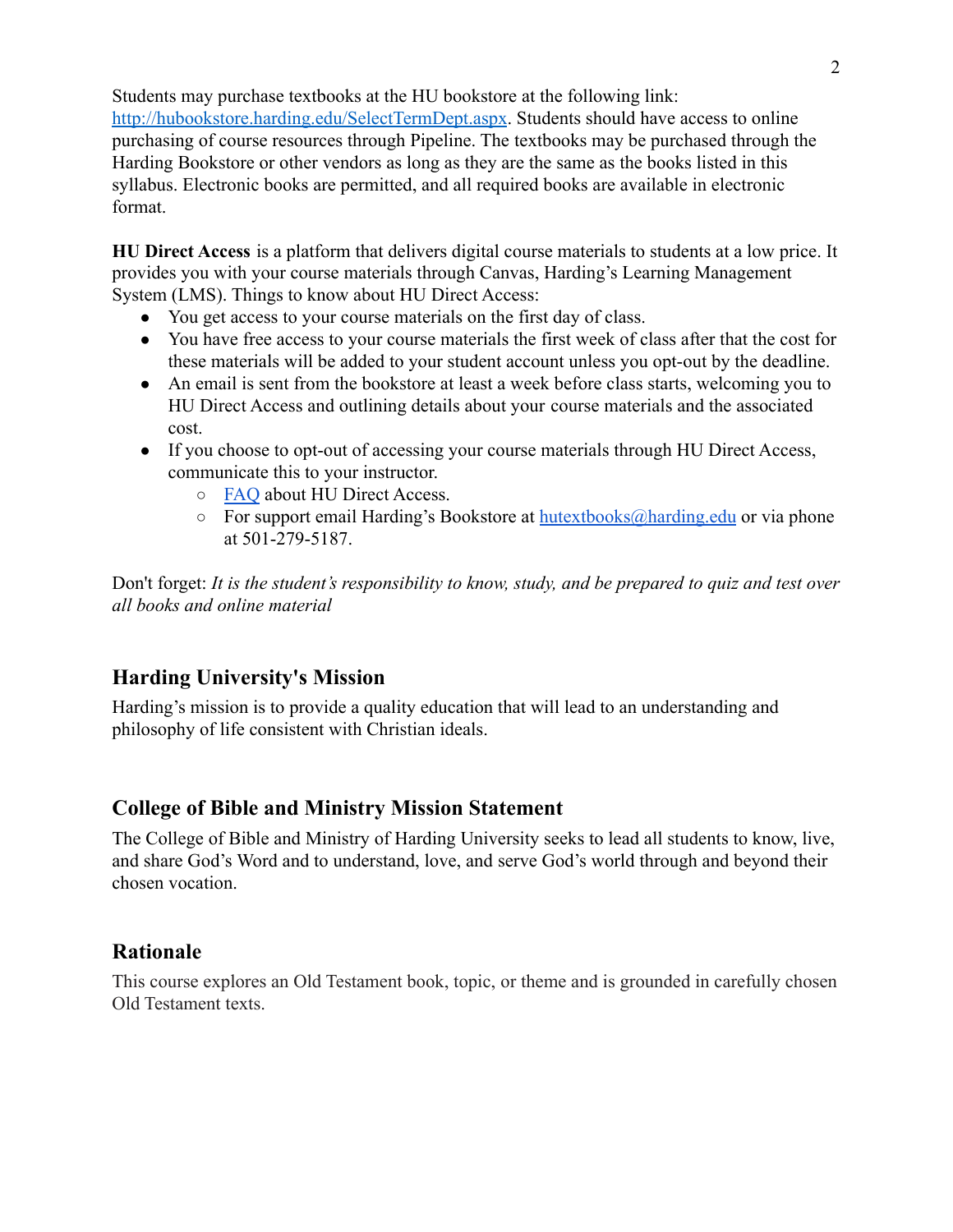## **Catalog**

The course work coordinates with [BOLD 3050-3059](https://catalog.harding.edu/search_advanced.php?cur_cat_oid=46&search_database=Search&search_db=Search&cpage=1&ecpage=1&ppage=1&spage=1&tpage=1&location=33&filter%5Bkeyword%5D=bold+2050&filter%5Bexact_match%5D=1#tt7021) and [BOLD 4050-4059](https://catalog.harding.edu/search_advanced.php?cur_cat_oid=46&search_database=Search&search_db=Search&cpage=1&ecpage=1&ppage=1&spage=1&tpage=1&location=33&filter%5Bkeyword%5D=bold+2050&filter%5Bexact_match%5D=1#tt4887) to provide a concentrated study of Old Testament texts. A maximum of 4 hours in BOLD 2050-2059 may be taken for credit based on distinctive studies in the Old Testament.

# **Learning Outcomes**

## **University Level Student Learning Outcomes (ULOs)**

Harding University has student learning outcomes that are expectations of learning across the liberal arts curriculum. Click [here](https://www.harding.edu/provost/assessment) to see the ULOs on Harding's Assessment webpage. This class focuses on ULO1 Biblical Knowledge and Application as its primary university-level learning outcome:

ULO 1: Students will demonstrate an understanding of biblical content and interpretation and their applications in ethical decision‐making.

## **College of Bible and Ministry Level Student Learning Outcomes (COBAM/SLOs)**

The student learning outcomes for the College of Bible and Ministry are as follows:

- 1. Students will demonstrate knowledge of the content and contexts of Scripture.
- 2. Students will express appreciation for the values of Jesus as reflected in Christian Scripture.
- 3. Students will demonstrate skills in sharing God's Word.
- 4. Students will analyze major challenges facing a diverse world from a Christian perspective.
- 5. Students will exhibit skills for holistic ministry which contribute to the mission of God's Spirit in the world.
- 6. Students will serve in ways that reflect Christian values and demonstrate skills for competent church ministry and/or for graduate study in related fields.

## **Course Level Student Learning Outcomes (CLOs)**

- 1. Demonstrate a working knowledge of the stories and lessons of leaders in the Old **Testament**
- 2. Demonstrate an understanding of Nehemiah's leadership and its effects on the restoration of Jerusalem.
- 3. Apply and use learned leadership principles in real life.
- 4. Articulate to others their experiences learned from this course's content and activities.

(Each of the above objectives will be assessed through class discussions, assignments, and exams.)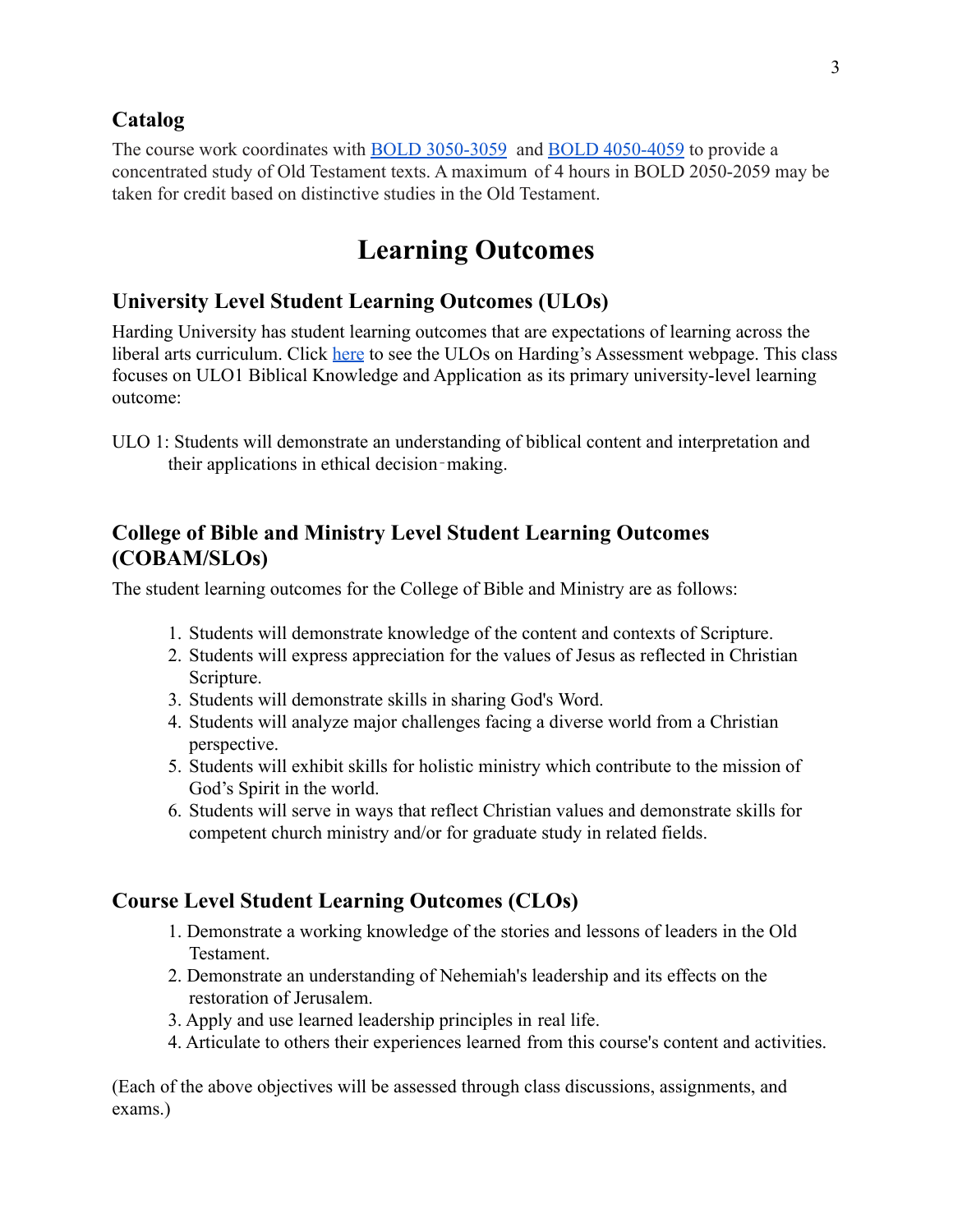# **Grading And Assignment Details**

#### **Assessment**

Discussion Questions: 30% Book Report: 30% Quiz: 20% Final Exam: 20%

## **Grading**

 $A = 90-100\%$  $B = 80 - 89%$  $C = 70 - 79\%$  $D = 60 - 69\%$  $F = 0.59\%$ 

### **Assignments**

Due to the nature of online learning, the students are expected to replace classroom time with reading, viewing the video, writing, and frequent class participation online. Please look at each requirement below carefully. All assignments must be completed on time!

#### *Discussion questions: (30%) CLOs 3 & 4*

- 1) Comment on 1 discussion question posted for each learning module.
- 2) Respond to postings by classmates or the instructor at least once for each module.
- 3) Each comment must be a minimum of two paragraphs in length. Each response must be a minimum of one paragraph in length. The comment is worth 20 points and the response is worth 10 points. The comment and response must communicate an understanding of what was read.

#### *Book report: (30%) Due December 11 CLO 1, 2, 3, & 4*

Students will write a 3-5 page book report over the textbook. Students should look for the main thesis of the book and supporting arguments for the thesis. In writing the report, students should include the author's thesis and a summary of the book's content that supports the author's thesis. Students should conclude the report with an evaluation of what they learned from the book. In other words, conclude by answering the question "How has this book changed you?"

#### Writing guidelines:

- $>$  3-5 pages in length
- $\triangleright$  Times New Roman
- $\triangleright$  Double-space
- $> 1$  in. margins
- $\triangleright$  Use parenthetical references for book pages, such as (p. 15) or (pp. 15-20).
- $\triangleright$  Use academic writing styles (i.e., proper grammar, no text language, no slang, no informal discussion).
- $\triangleright$  First-person is allowed, second-person is not.
- $\triangleright$  No contractions!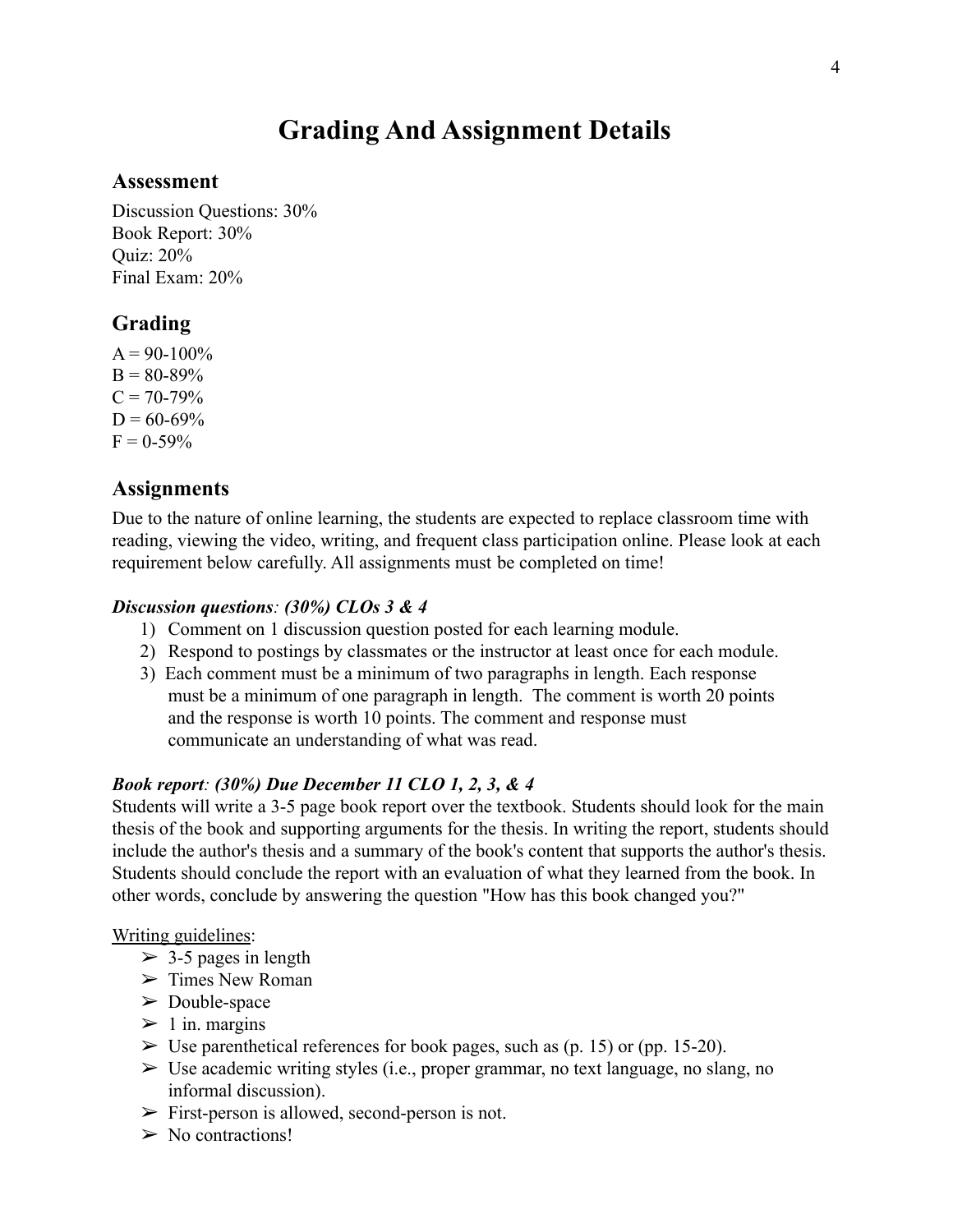#### *Quiz: (20%) CLOs 1 & 2*

In each module, the students will be required to take a quiz that measures content acquisition from the lectures and reading assignments. Students may take the quiz two times, and the highest grade will be recorded. Students may find the quizzes under the assessment tool or link in the learning modules. All quizzes must be completed by the end of the week they are assigned (Sunday by midnight).

#### *Final Exam: (20%) Due December 18 CLOs 1 & 2*

There will be one major exam at the end of this course.

#### **Course Outline**

| Week 1: Module 1: The Spiritual Giant Shortage                                    |
|-----------------------------------------------------------------------------------|
| Module 2: Spiritual Giants are Intentional about Growth                           |
| Module 3: Spiritual Giants are Passionate about God                               |
| Week 2: Module 4: Spiritual Giants are Devoted to Seek God's Will for Their Lives |
| Module 5: Spiritual Giants are Committed to Prayer                                |
| Module 6: Spiritual Giants are Committed to Moral and Ethical Integrity           |
| Module 7: Spiritual Giants are Humble and Responsive to Godly Leaders             |
| Week 3: Module 8: Spiritual Giants are Committed to Casting a Compelling Vision   |
| Module 9: Spiritual Giants are Committed to Building Teams                        |
| Module 10: Spiritual Giants are Committed to Maintaining the Focus                |
| <b>Book Report</b>                                                                |
| $W_{\alpha\alpha}$ . $\alpha$ . $\Gamma_{\alpha\alpha}$ . $\Gamma_{\alpha\alpha}$ |

Week 4: Final Exam

#### **Weekly Reading Schedule**

The course will be taught in 4 weeks.

It is very important that students complete the modules over the course of the week and not at the last minute.

Week 1: Module 1-3; Visioneering Intro & Chapters 1-6 Week 2: Module 4-7; Visioneering Chapters 7-12 Week 3: Modules 8, 9, &10; Visioneering Chapters 13-18 & Conclusion; Book Report Week 4: Final Exam

#### **Time Management Expectations**

In on-ground classes, for every hour spent in the classroom, the typical student should expect to spend at least two clock hours problem-solving, reading, reviewing, organizing notes, preparing for coming exams/quizzes, and other activities that enhance learning. As an online student, you should expect to spend about 9-10 hours per course module, or a total of 45 hours.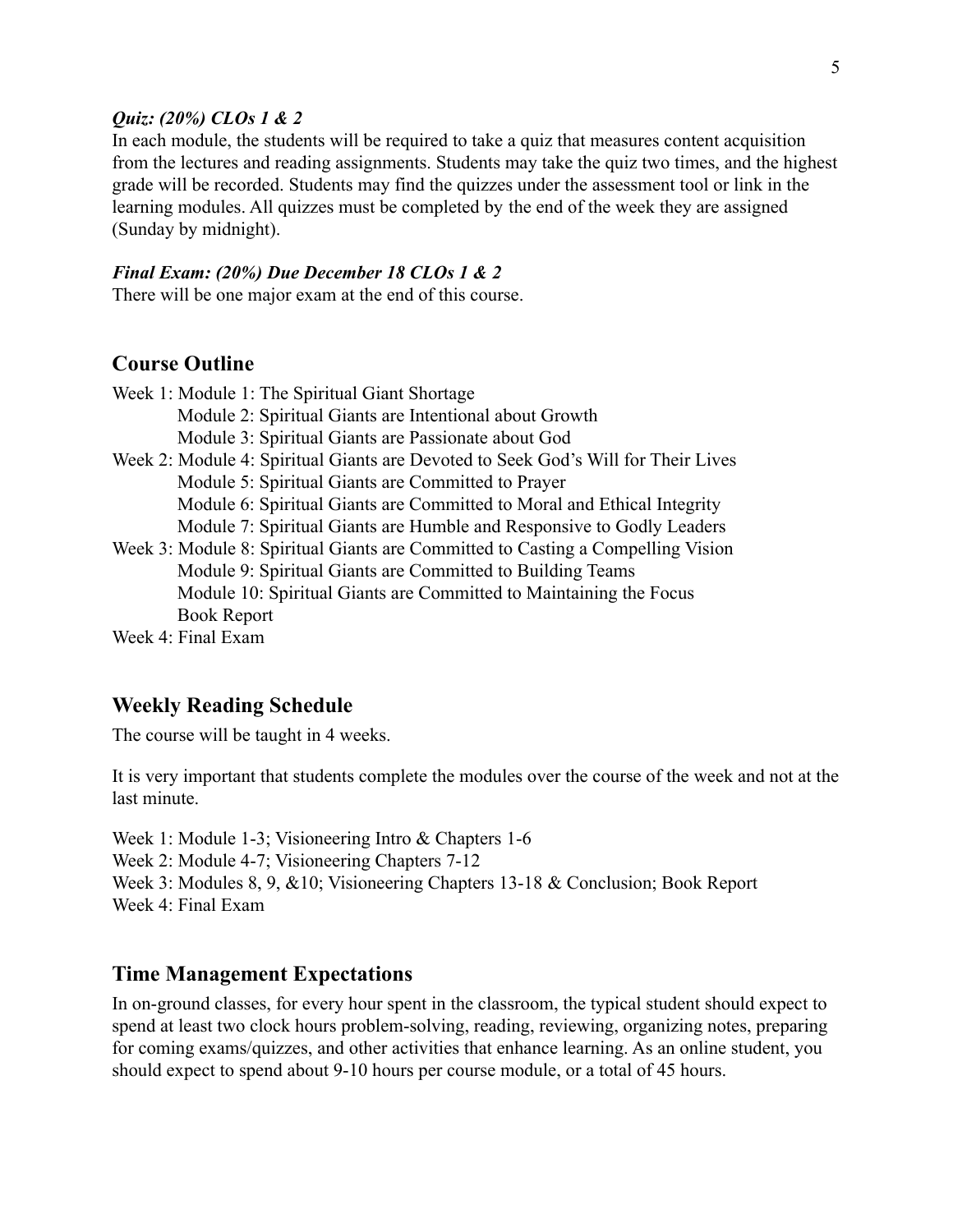#### **Class Participation**

Participation in class comprises the heart of online learning. All students are expected to participate in the discussions in addition to the quizzes and exams. When students refrain from contributing to the class discussion, they not only learn less, but their grade also reflects their absence. Make sure you budget enough time this semester to join in the discussions and group activities.

*In alignment with face-to-face attendance policies, any student who misses more than 20% of class discussions and/or quizzes (equal to three weeks/modules) will be dropped from the course with a WF (withdraw-fail). WFs appear on student transcripts, which becomes a permanent part of the student records. If a student falls behind, it would be better to drop the course than to receive a WF.*

Also, for us to have a pleasant learning experience, we must have a certain culture in our discussions. Please read over the online etiquette. We must commit to respectful treatment of each post, remembering that although the course is online, the person submitting the post has flesh and blood and real feelings. Additionally, keep in mind that your posts become part of the history of this course. I would refrain from saying anything that you would not want to be held against you in the future.

#### **Netiquette**

- 1. **Remember this is a classroom**. A Web-based classroom is still a classroom, and comments that would be inappropriate in a regular classroom are likely to be inappropriate in a Web-based course as well. Treat your instructor and your fellow students with respect.
- 2. **Brevity is best.** Be as concise as possible when contributing to a discussion. Web-based courses require a lot of reading, and your points might be missed if hidden in a flood of text. If you have several points that you want to make, it might be a good idea to post them individually, in several more focused messages, rather than as a single, lengthy, all-encompassing message.
- 3. **Stick to the point.** Contributions to a discussion should have a clear subject header, and you need to stick to the subject. Don't waste others' time by going off on irrelevant tangents.
- 4. **Read first, write later.** Don't add your comments to a discussion before reading the comments of other students unless the assignment specifically asks you to do so. Doing so is tantamount to ignoring your fellow students and is rude. Comments related to the content of previous messages should be posted under them to keep related topics organized, and you should specify the person and the particular point you are following up on.
- 5. **Post correctly.** Make sure your postings are located in the correct thread.
- 6. **Netspeak.** DO NOT TYPE IN ALL CAPS OR USE EXCLAMATION MARKS!!!!!! :-) This is regarded as shouting and is out of place in a classroom. Given the absence of face-to-face clues, written text can easily be misinterpreted. Avoid the use of strong or offensive language. If you feel particularly strong about a point, it may be best to write it first as a draft and then review it, before posting, in order to remove any strong language.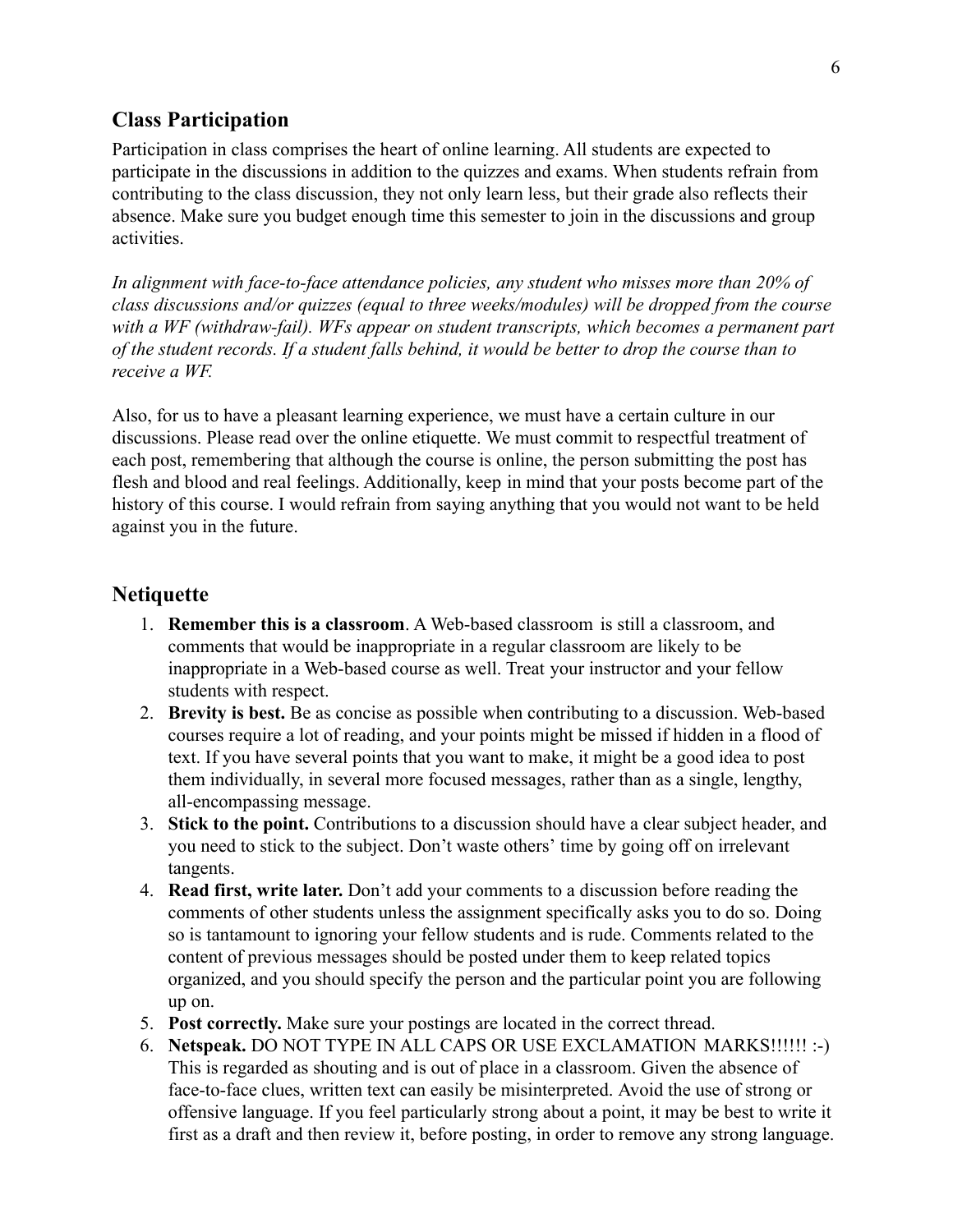- 7. **The recorder is on.** Think carefully about the content of your message before contributing it. Once sent to the group, there is no taking it back. Also, although the grammar and spelling of a message typically are not graded, they do reflect on you, and your audience might not be able to decode misspelled words or poorly constructed sentences. It is a good practice to compose and check your comments in a wordprocessor before posting them. However, unless grammar and spelling are graded components of the course do not obsess. Never criticize or comment on others' grammatical or spelling errors, unless doing so is part of your assignment.
- 8. **Test for clarity.** Messages may often appear perfectly clear to you as you compose them, but turn out to be perfectly obtuse to your reader. One way to test for clarity is to read your message aloud to see if it flows smoothly. If you can read it to another person before posting it, even better.
- 9. **Keep a straight face.** Humor is important in an online course as it can add to the enjoyment and the personality of the course. However, avoid humor and sarcasm directed toward others. These frequently depend either on facial or tone of voice cues which are absent in text communication. Keep your humor directed either at yourself or at no one in particular. Also, remember this is a Christian environment and our humor should reflect our respect for each other and Christ. If you have a good clean joke to share, feel free. Humor gives us a glimpse into your personality.
- 10. **Be forgiving.** If someone states something that you find offensive, mention this directly to the instructor. Remember that the person contributing to the discussion may be new to this form of communication. What you find offensive may quite possibly have been unintended and can best be cleared up by the instructor.

## **Submitting Assignments**

Assignments will be submitted through Canvas. To find out how to submit an assignment, read the [submit an assignment guide](https://community.canvaslms.com/t5/Student-Guide/How-do-I-submit-an-online-assignment/ta-p/503).

#### **File Naming Conventions**

For all assignments, files should be uploaded with this naming convention: LearnerName AssignmentName (ex. Smith DatabaseEvaluation).

## **Rubric (Evaluation Criteria)**

In Canvas, rubrics are located in two places: 1) Discussions – from the discussion forum, select the gear wheel in the top right, select "Show Rubric" from the drop-down menu. 2) Assignments (non-discussions) – the rubric is displayed at the bottom of the assignment description.

# **Technology Details**

## **Required Technology**

For a list of Canvas-supported browsers, visit the [Canvas community](https://community.canvaslms.com/docs/doc-10720) website*.* This course requires that you have access to a computer that has internet capabilities. You are responsible for having a reliable computer and internet connection throughout the course. You will need to have access to, and be able to use, the following: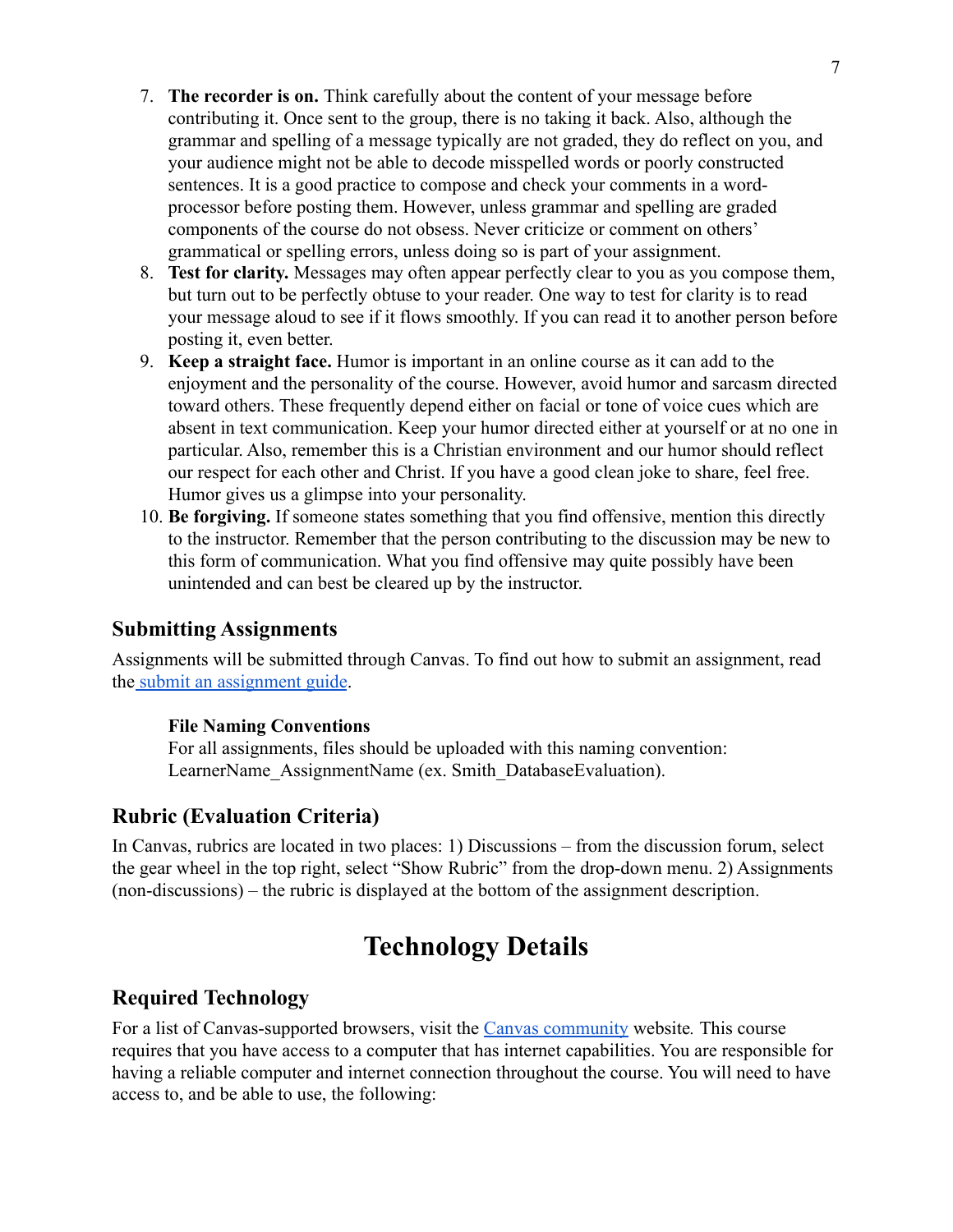- 1. Microsoft Office 365
- 2. Adobe Acrobat
- 3. Microphone and headset
- 4. Camera (if needed for proctoring of high stakes tests)

### **Minimum Technical Skills**

Enrolled students should be able to use the Canvas learning management system; electronic email with file attachments; Microsoft Word, Excel, PowerPoint, or similar software; be skilled at downloading and installing software; and be familiar with Internet search engines such as Google.

#### **Technical Support**

For technical assistance from 8:00 a.m. - 5:00 p.m., M-F, please contact the e-Learning Help Desk at Phone: 501-279-5201 Email: elearning@harding.edu Web: [E-Learning Web Address](http://www.harding.edu/elm) For Canvas assistance, search [Canvas Guides.](https://guides.instructure.com/m/8470)

#### **Canvas, Internet or Technology Outage Policy**

As an online learner, you must be able to manage technical difficulties, as power outages, connection problems, and other technical issues are always a possibility. Technology will sometimes fail; for this reason, it is advisable to complete your assigned work prior to the due date.

If you experience a power outage, Internet service outage, LMS (Canvas), or other technical issues, you are held responsible for completing your assigned work in a timely manner. Harding University is not responsible for the student's access to a working computer or reliable Internet service. An Internet outage or computer issue is not an excuse for late work. A backup plan for reliable Internet service and a working computer is prudent. Should you experience any such issues, communicate with your instructor in a timely manner.

If your instructor experiences a power outage, Internet service outage, LMS (Canvas), or other technical issues that significantly affect the timing of online assignments, grading assignments, or significantly interferes with the instructor/student communication channel, adjustments to due dates will be made.

# **Policies, Procedures, & Support Services**

#### **Drop/Add Dates**

Please see Pipeline or contact the Registrar's office (registrar@harding.edu) for the drop/add refund schedule.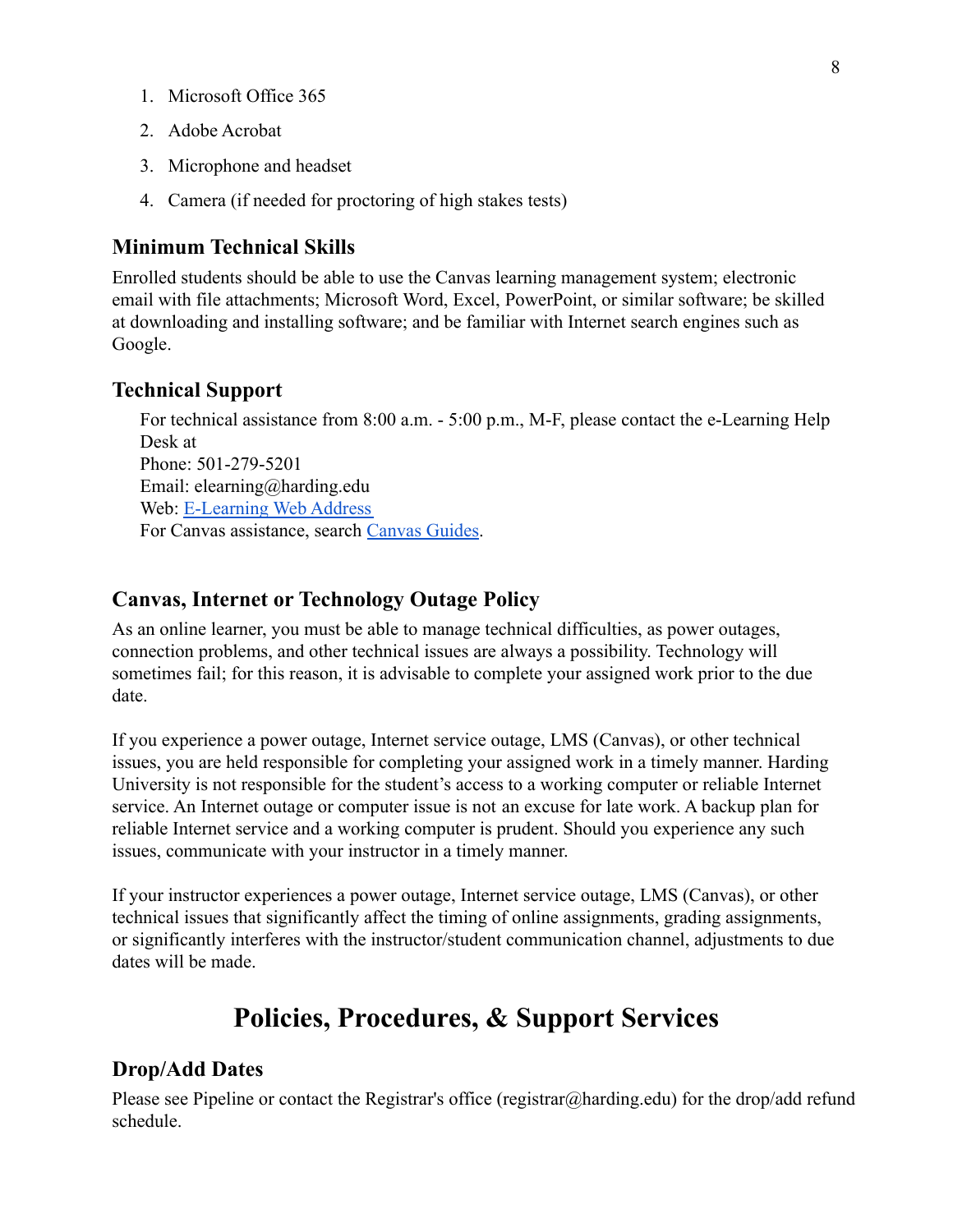### **Academic Support Services**

Harding offers a wide variety of academic support services. While this list is not all-inclusive, the following links may be useful to students (some services may not be applicable for graduate or professional students):

- [Library](https://library.harding.edu/index)
- [Testing](https://www.harding.edu/testing)
- [Tutoring](https://www.harding.edu/academics/academic-support/arc)
- [Writing Center](https://www.harding.edu/academics/colleges-departments/arts-humanities/english/writing-lab)

#### **Student Support Services**

Harding offers a wide variety of student support services. While this list is not all-inclusive, the following links may be useful to students (some services may not be applicable for graduate or professional students):

- [Advising](https://catalog.harding.edu/preview_program.php?catoid=46&poid=6988&hl=%22advising%22&returnto=search)
- [Registration](https://www.harding.edu/registrar/registration)
- [Financial Aid](https://www.harding.edu/finaid)
- [Student Life](https://www.harding.edu/student-life)
- [Counseling](https://www.harding.edu/academics/academic-support/counseling-center)
- [Career Services](https://www.harding.edu/academics/academic-support/career)

#### **Students with Disabilities**

It is the policy for Harding University to accommodate students with disabilities, pursuant to federal and state law. Therefore, any student with a *documented disability* condition (e.g. physical, learning, or psychological) who needs to arrange reasonable accommodations, must contact the instructor and the Office of Disability Services and Educational Access at the *beginning* of each semester. If the diagnosis of the disability occurs during the academic year, the student must self-identify with the Office of Disability Services and Educational Access *as soon as possible* in order to get academic accommodations in place for the remainder of the semester. The Office of Disability Services and Educational Access is located in Room 226 in the Student Center, telephone, (501) 279-4019.

Since some students in online courses will not have access to the Office of Disability Services and Educational Access located on the Searcy campus, the student must self-identify with the instructor of the course and submit documentation by fax (501-279-5702) or mail (915 E. Market Ave., Box 12268, Searcy, AR 72149-5615) to the Office of Disability Services and Educational Access on the Searcy campus. The necessary forms are available at the **[Student Life Disabilities](https://www.harding.edu/student-life/disabilityservices)** [Services Website](https://www.harding.edu/student-life/disabilityservices). Upon receiving the appropriate documentation approved by ADA guidelines, academic accommodations may be set up by the instructor via a telephone conference with the Director of Disability Services and Educational Access. If you have questions, please contact the Office of Disability Services and Educational Access at DisabilityServices@harding.edu or (501) 279-4019.

Since students on an international campus will not have access to the Office of Disability Services and Educational Access located on Harding University's Searcy campus, the student must self-identify with the International Studies office prior to being accepted for a semester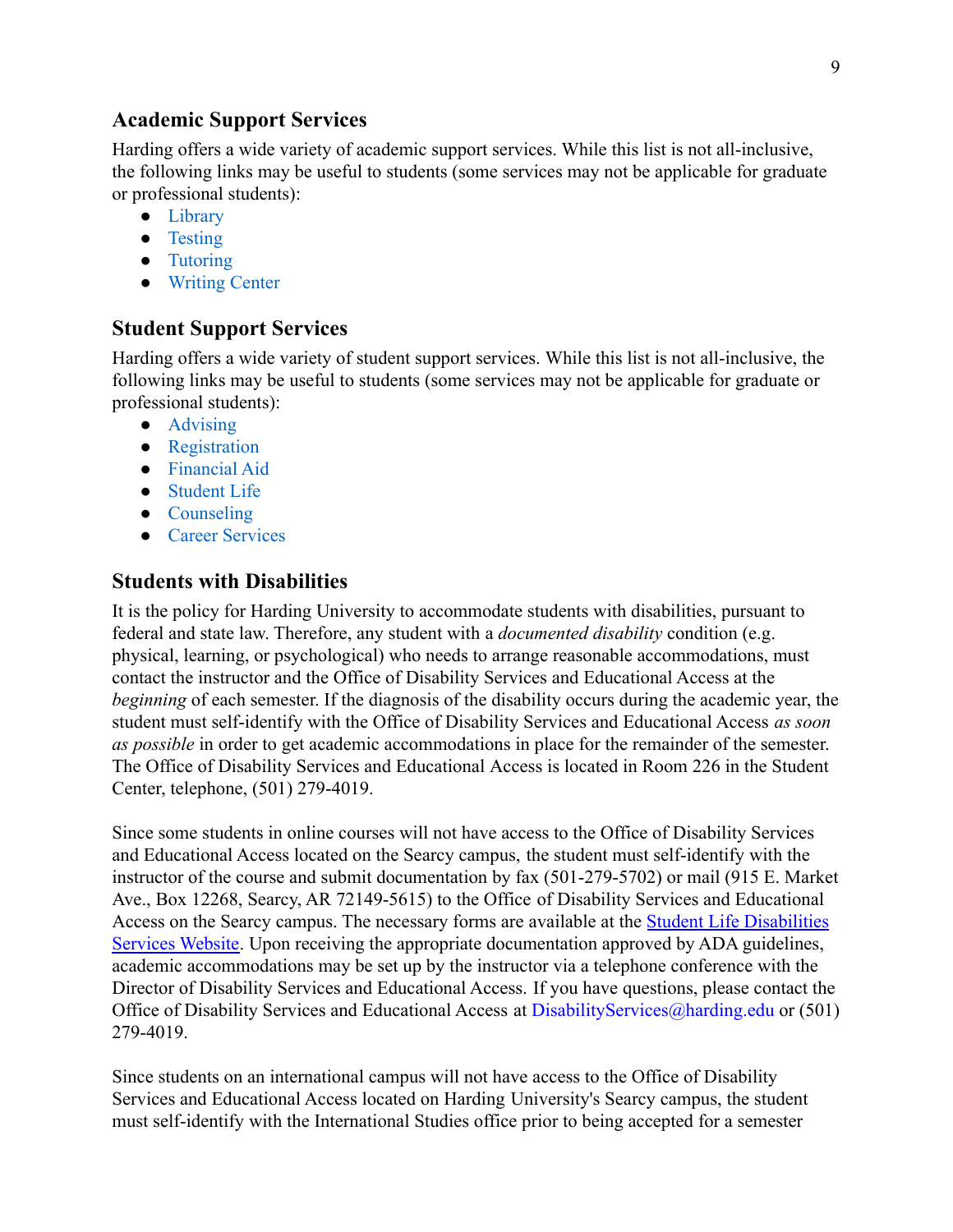abroad. Reasonable academic accommodations (e.g. extended time on tests, a quiet room/no distractions for testing, etc.) may be made by the faculty on an international campus. However, a doctor's statement will be required for a physical or psychological disability stating that the student is capable of fully participating in the rigorous travel itinerary (group and independent travel) as well as intense academics the semester he/she is abroad.

## **Learning Management System (LMS)**

This course will be facilitated using Canvas, the Learning Management System used by Harding University. Canvas sends an email confirmation to your Harding University email once an assignment is graded or an announcement is posted. Canvas can be accessed using [Harding's](https://harding.instructure.com/login) [Canvas Login.](https://harding.instructure.com/login) For additional information relating to Canvas, including tutorials, and supported web browsers, please visit [Harding's IST Canvas page](https://www.harding.edu/ist/canvas) or [Instructure Canvas Help Center.](https://community.canvaslms.com/docs/DOC-10461-supported-web-browsers)

Click here for [Instructure Canvas Accessibility](https://www.canvaslms.com/accessibility) and [Privacy Policies.](https://www.instructure.com/policies/privacy)

## **Academic Integrity**

A key component to online education is the integrity of the students. Harding University and the instructor assume the students will not engage in dishonest activity while taking this course. Copying another person's work and claiming it as your own is cheating and unethical, this includes recycling old papers or rewording online articles. The student must answer all written responses in his or her own words. Quotations from other sources must be documented appropriately and kept at a minimum. Below is the official academic integrity statement from the university:

Honesty and integrity are characteristics that should describe each one of us as servants of Jesus Christ. As your instructor, I pledge that I will strive for honesty and integrity in how I handle the content of this course and in how I interact with each of you. I ask that you join me in pledging to do the same.

Academic dishonesty will result in penalties up to and including dismissal from the class with a failing grade and will be reported to the Assistant Vice President for Academic Affairs. All instances of dishonesty will be handled according to the procedures delineated in the [Harding University catalog.](https://catalog.harding.edu/content.php?catoid=46&navoid=3659)

In the event that cheating or plagiarism occurs, I will be forced to initiate a misconduct report and implement one of the following sanctions (as per the university catalog):

Class A Sanctions (Course Level)

- 1. Repeating of the assignment or completion of an additional assignment, with possibly less credit awarded in either case.
- 2. Lowering the grade on the test or assignment, possibly to "F" or zero.
- 3. Lowering the grade for the course, possibly to "F."
- 4. Immediate removal from the course with either a "W" or an "F" placed on the transcript.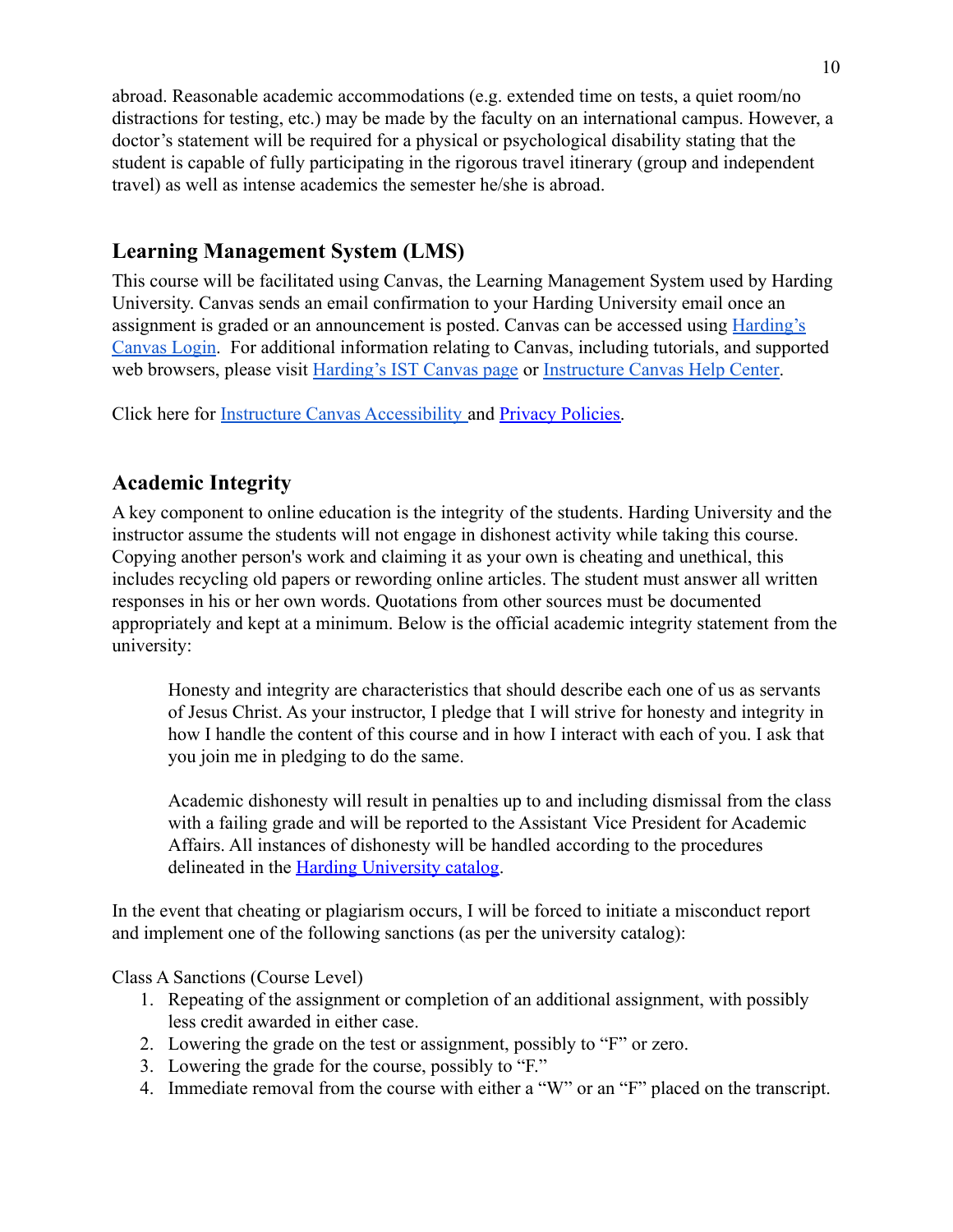If I discover plagiarism or cheating, the guilty or suspected student will not need to provide me with a defense. I will submit a misconduct report to Academic Affairs and notify the student. Each student has the right to appeal the report with Academic Affairs, but I will not tolerate cheating or plagiarism at all at the course level. Although I will file a report, I will decide which sanction to use based on the severity of the offense.

A good rule of thumb, do not cheat or plagiarize! If you have any questions about what that means, consult the catalog under "Ethical Standards" and "Academic Integrity Policy."

# **Referencing Information**

Turabian is the required writing format for online Bible classes. You can find information for using [Turabian](https://www.chicagomanualofstyle.org/turabian/citation-guide.html) on their website.

If a source is questionable, e.g., Wikipedia, other wikis, ask.com, answers.yahoo.com, etc., please contact your professor for clarity and permission before using a source that falls outside the scope of traditional academic standards. It is also important that you show how these references assisted your academic work; so make sure you reference your sources in every assignment you submit, no matter how mundane the assignment may be. Failure to properly and completely cite your sources may constitute plagiarism or cheating, as delineated in the Academic Code of Conduct. Bottom line, remember these two simple rules: 1) give credit where credit is due, and 2) if it isn't your words, ideas, or thoughts, it is someone else's and needs to be cited.

[The Harding University Writing Center](https://www.harding.edu/academics/colleges-departments/arts-humanities/english/writing-lab) will help you review your plans for a paper, review a draft, revise a graded paper, or answer your questions about content, organization, style, tone, and documentation. To schedule an appointment with the Writing Center, go to their [Appointment Scheduler](https://harding.mywconline.com/) or you can ask questions via email at [HardingUniversityWritingCenter@gmail.com](mailto:HardingUniversityWritingCenter@gmail.com)**.**

# **Code of Academic Conduct**

Students of Harding University are expected to be honorable and to observe standards of academic conduct appropriate to a community of Christian scholars. Harding University expects from its students a higher standard of conduct than the minimum required to avoid discipline. Harding expects its students to conduct themselves as responsible citizens in a Christian community. Enrollment at the University is viewed as a privilege that brings the attendant responsibilities and accountability. In order to encourage Christian living and growth, the University administers a student Code of Conduct. This code is provided to every student upon enrollment.

Upon registration to the University, students acknowledge and agree to abide by this code. Harding University reserves the right to refuse admission or dismiss students whose lifestyle is not consistent with the Christian principles for which Harding stands; and when the general welfare of the institution requires such action. Students suspended for disciplinary reasons during a semester may receive a grade of "F" in all courses for that semester. Please visit the appropriate